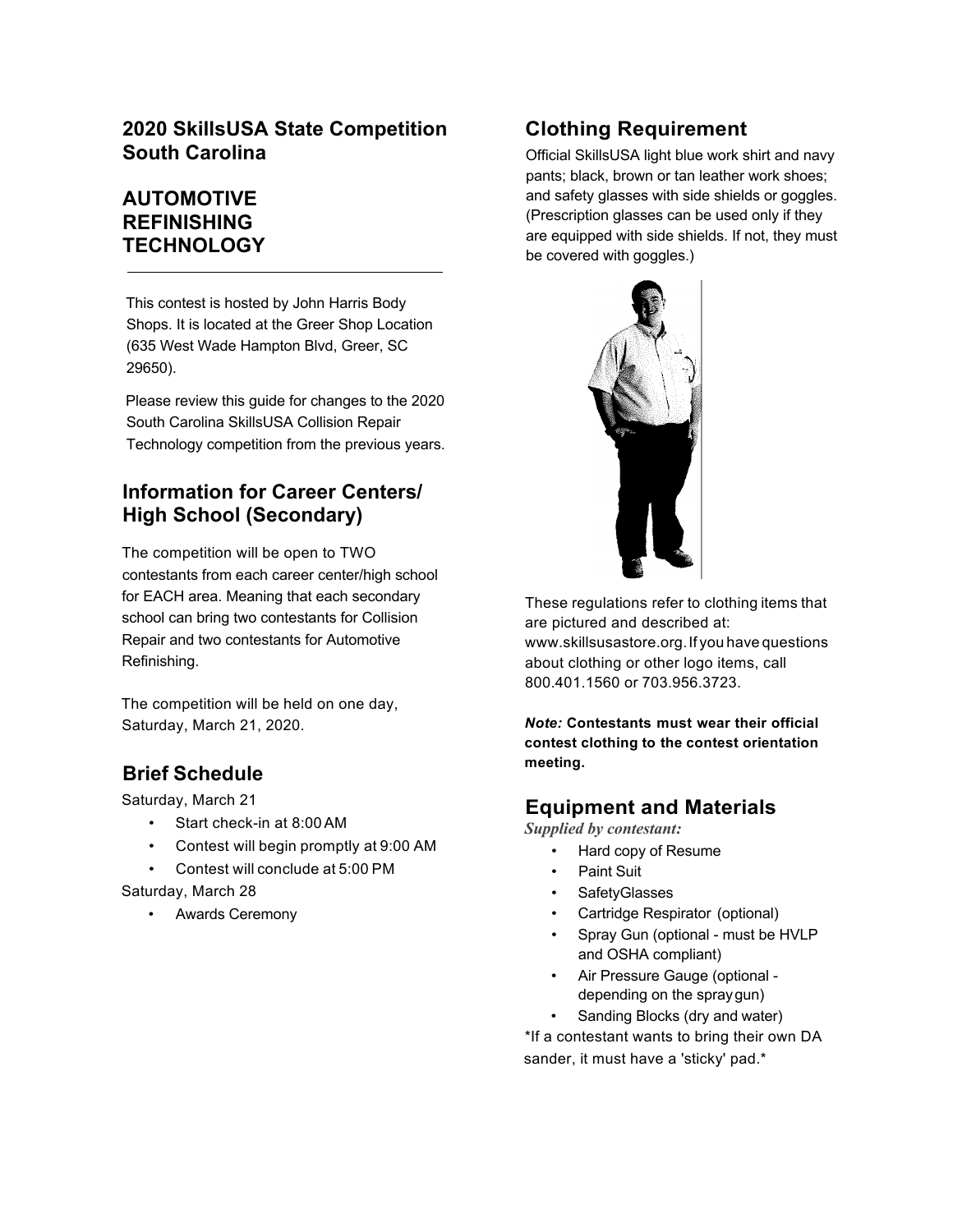#### *Supplied by committee and ABR department:*

- Safety Glasses
- Fresh air respirator for spraying
- Various girts of sandpaper and grinding discs
- Prep scuff gel
- Clean-up thinner
- **Strainers**
- **Reducer**
- Paint
- Primer surfacer
- **Clearcoat**
- DA sanders
- Abrasive sanding pads
- Ultrafine sandpaper
- Paint Paddles
- Necessary masking materials
- Razor blades
- Cleaning towels
- Tack cloths
- Painter's gloves
- Solvent cleaner
- Waterborne cleaner
- Sanding masks

# **Standards and Competencies**

The contest aligns identically to the current national standards. See their documents for specific details. For each portion of the competition listed below, the national standards that are met will be in *italics* beside each title.

# **Scope of the Contest**

### **Saturday, March 21, 2020**

The competition consists of seven different segments, three of an administrative nature and four technical proficiencies:

- 1. Knowledge Performance (100 points)- 50 question written ASEexam
- 2. Written Estimate (100 points) *Standard 21*
- 3. Job Interview (100 points) fill out a job application and have a 5-minute interview. *Standards 22* - *26*

#### **Station 1: Spot Repair** (maximum points: 175)

#### *Standards 1* - *4*

Waterborne Basecoat is used in this segment.

- 1. Prepare a fender for blending, to include the blend area and surrounding areas that will have clearcoat applied (58 points)
- 2. Blending the basecoat (59points)
- 3. Clearcoat application apply two full coats of clear to the blended panel (58 points)

**Station 2: Color Tinting (maximum points: 175)** *Standards 5* - *6*

Waterborne basecoat is used for this segment. All toners and descriptions will be given.

- 1. Evaluate and identify color mismatch problems with specific details. (87 points)
- 2. Color adjustment select correct toner and adjust to achieve a blendable match. (88 points)

#### **Station 3:Featheredge, Priming, and Blocking (Scratched Bumper Cover)** (maximum points:175)

*Standards 9 -12*

- 1. Repair andfeatheredge damaged area in preparation for primer. (58 points)
- 2. Apply 2-K primer using correct technique. (58 points)
- 3. Perform proper block sanding technique and final sand for basecoat application (59 points)

**Station 4: Paint ID and Masking** (maximum points: 175) *Standards 13 -15*

- 1. Locate, identify, and record paint code. (87 points)
- 2. Appropriate masking techniques for refinishing fender and blending into adjacent panel (front door). (88 points)